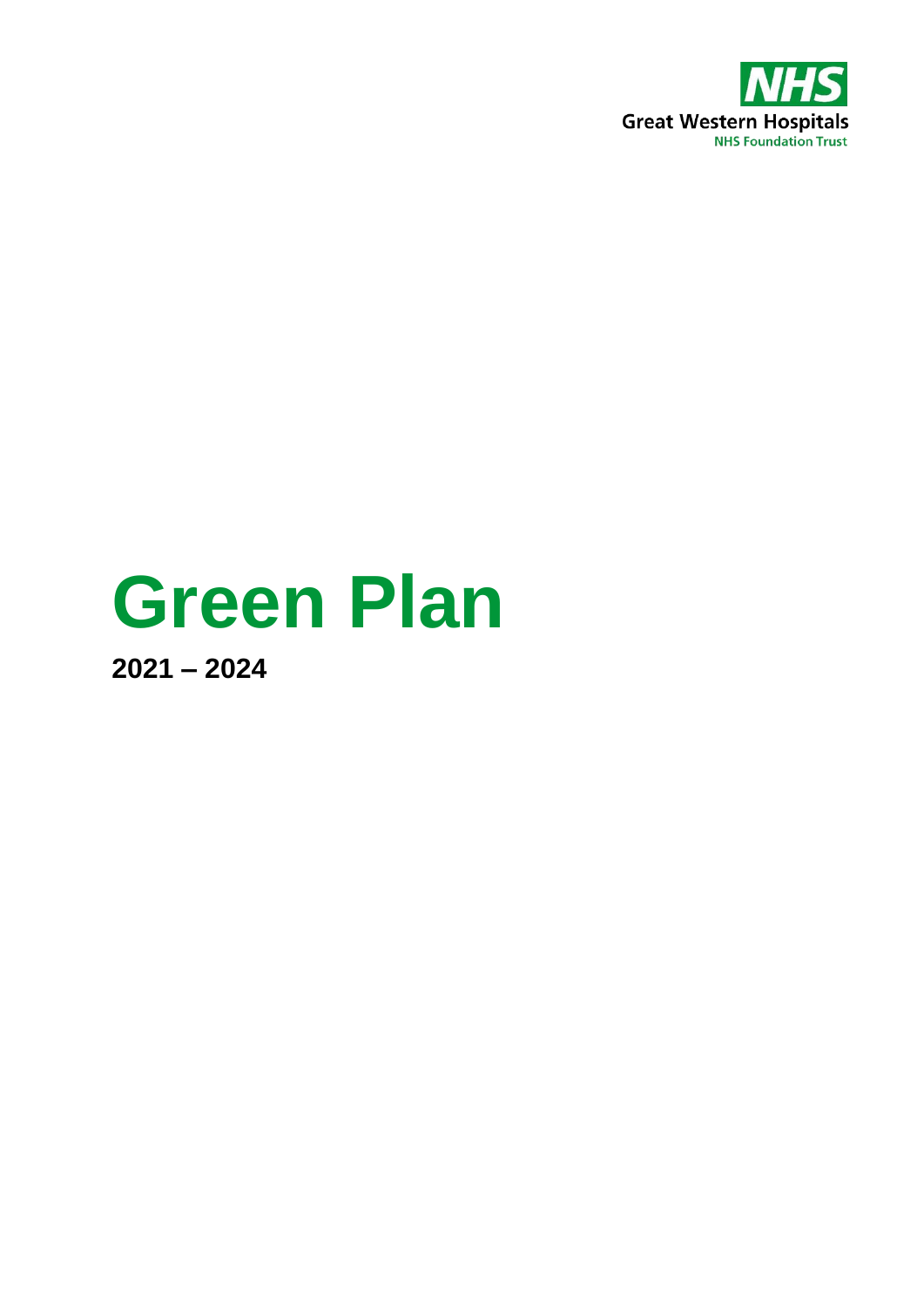

# **Foreword**

Great Western Hospitals NHS Foundation Trust's Green Plan outlines the actions and initiatives we aim to deliver to address our sustainability and net zero targets. Sustainability is fundamental to maintaining high quality care; to help us meet the needs of today without compromising the needs for future generations.

The Trust has already undertaken many steps to address issues such as climate change, air pollution and waste through our previous Sustainable Development Management Plan and the new Green Plan builds upon this previous work.

Our environment has a direct impact on our health, since the Covid-19 pandemic this has become even more apparent. The virus has placed unprecedented pressure on all areas of the NHS, we must tackle the climate emergency with the same level of significance if we are to safeguard our future from the impacts of climate change.

All our staff will need to play their part in delivering this Green Plan for the Trust to be a truly sustainable organisation.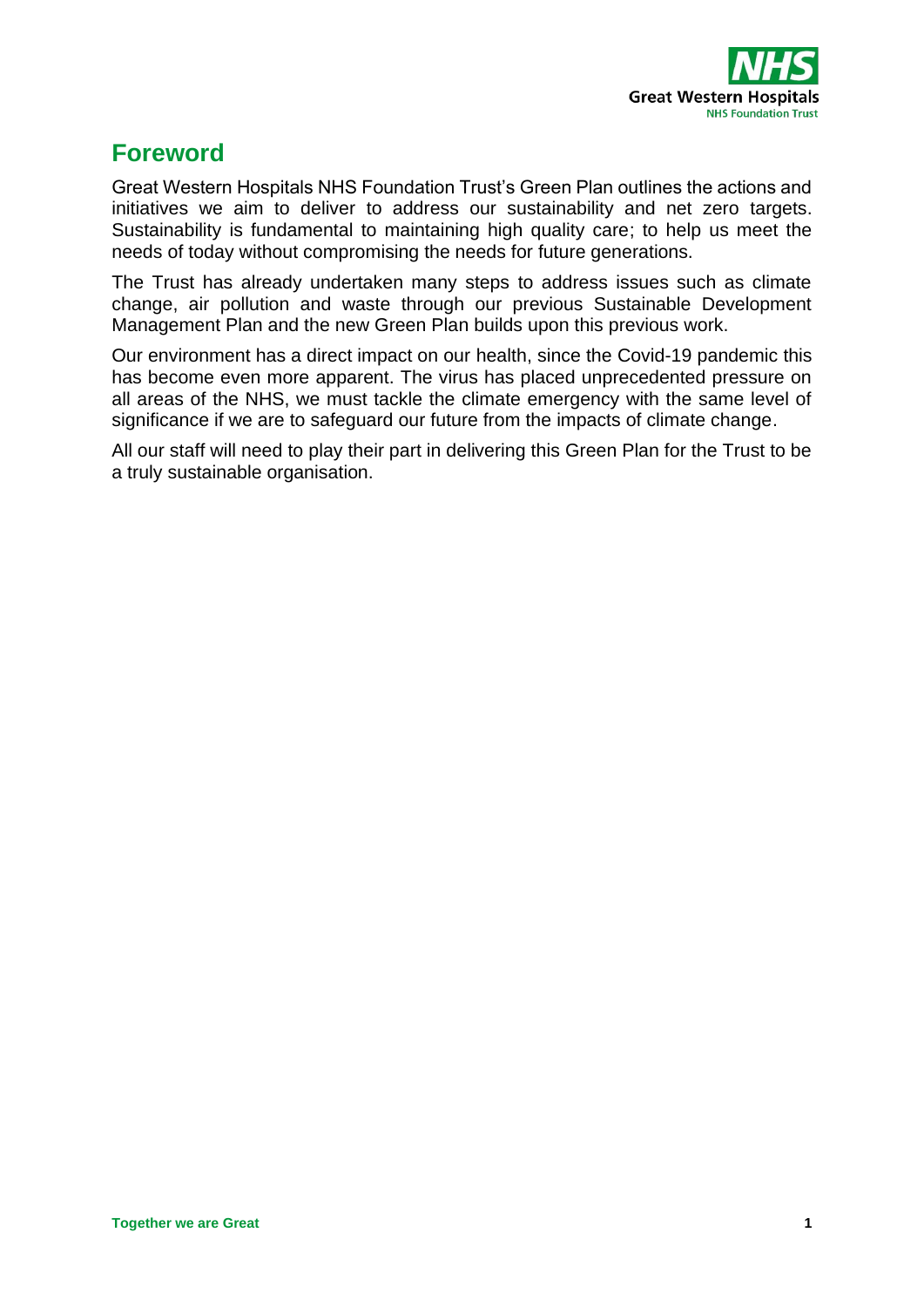

# **Contents**

| $1_{-}$     |     |  |
|-------------|-----|--|
|             | 1.1 |  |
| 2.          |     |  |
| 3.          |     |  |
|             | 3.1 |  |
|             | 3.2 |  |
| $4_{\cdot}$ |     |  |
|             | 4.1 |  |
|             | 4.2 |  |
|             | 4.3 |  |
|             | 4.4 |  |
|             | 4.5 |  |
|             | 4.6 |  |
|             | 4.7 |  |
|             | 4.8 |  |
| 5.          |     |  |
|             | 5.1 |  |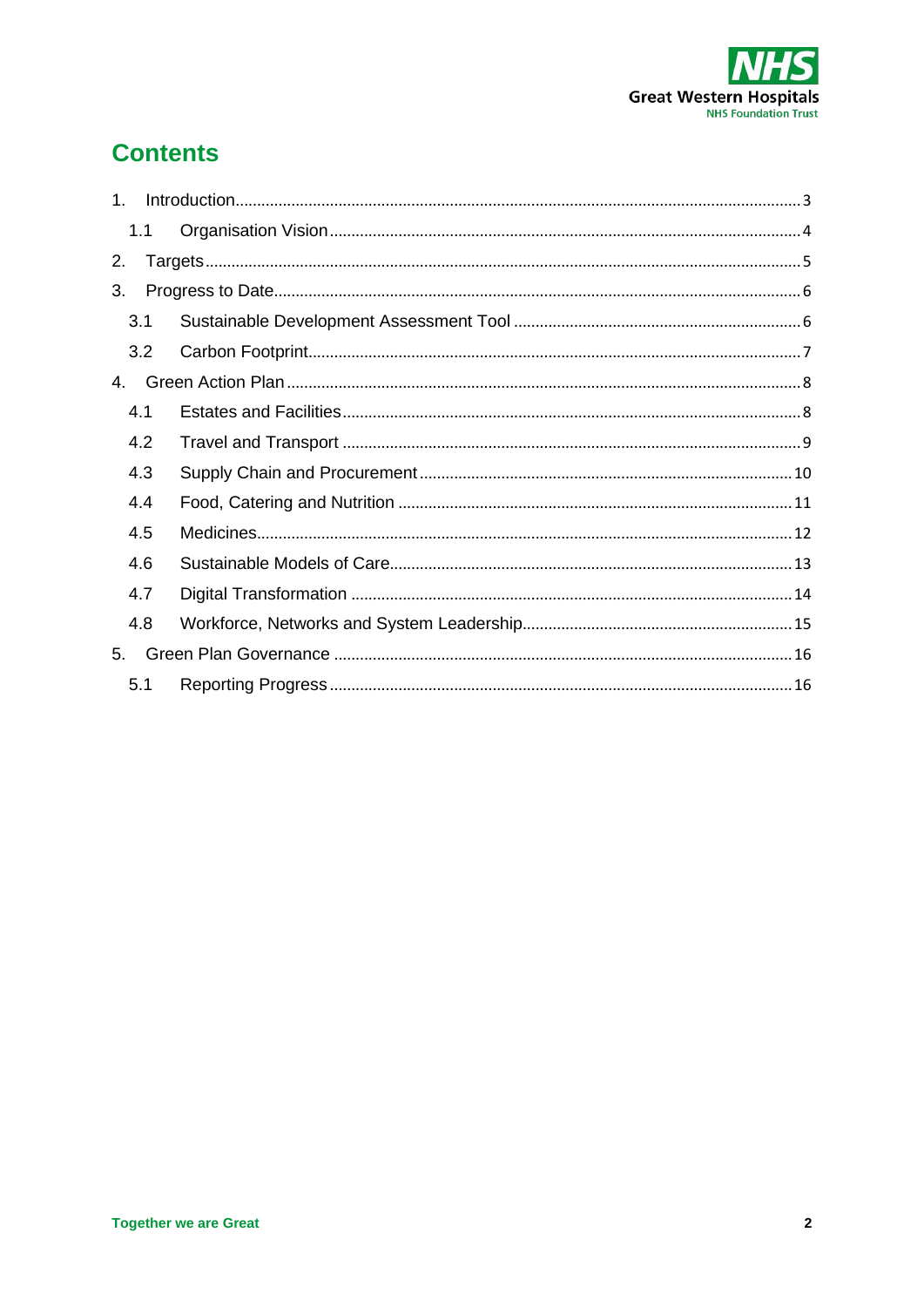

# <span id="page-3-0"></span>**1. Introduction**

Great Western Hospitals NHS Foundation Trust is an integrated provider, offering services across an acute hospital, community services and in primary care. These services include: medicine and surgery, services for women and children, accident and emergency, diagnostic and clinical support services. The main site is based in Swindon, close to junction 15 of the M4 motorway and approximately 2.7 miles (4.3km) from Swindon city centre. There are currently 533 core beds plus an additional 38 extra beds.

The Trust operates from multiple sites, supporting the populations of Swindon, as well as neighbouring counties. The Trust has additional offices at North Swindon District Centre, manages four GP practices as well as West Swindon Health Centre, Swindon Health Centre and outpatient services at Savernake and Eldene.

The Trust employs over 5,000 staff and operates 24 hours a day, 7 days a week, 365 days a year.

Across Bath and North East Somerset, Swindon and Wiltshire (BSW) the current population is 874,000 which is anticipated to grow to over 1 million by 2026. The geography is a mixture of large rural areas and densely populated city centres with many diverse communities with varying health and care needs. The Trust's aim is to ensure that everyone receives the high-quality care they need, regardless of where they live across BSW.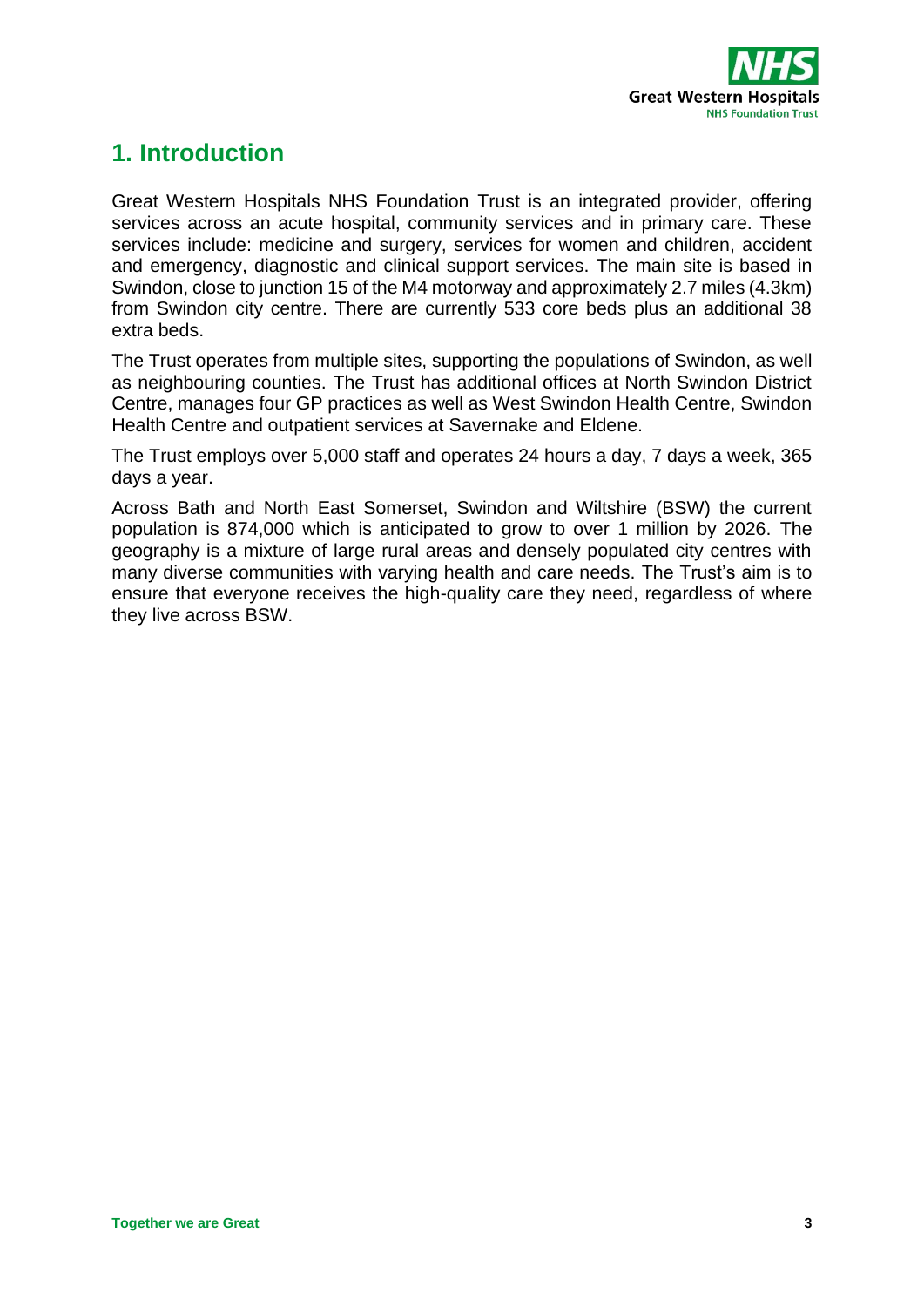

## <span id="page-4-0"></span>1.1 Organisation Vision

The Trust's vision is to deliver great joined up services for local people at home, in the community and in hospital, helping them to lead independent and healthier lives. A sustainable health and care system is achieved by delivering high quality care and improved public health without exhausting natural resources or causing severe ecological damage.

A summary of the Trust's carbon footprint is shown within this plan, the Trust is committed to reducing the carbon footprint to reach Net Zero by 2040 for direct emissions and by 2045 for indirect emissions also.

In line with the NHS Constitution the Trust has included sustainability within the definition of quality included in pillar 4 of the Trust's five-year strategy. This showcases how the Trust is continually improving the patient experience whilst using resources efficiently and working towards carbon reductions. The full strategic strategy of all pillars can be found on the Trust's website.



**Figure 1. Our four strategic pillars.**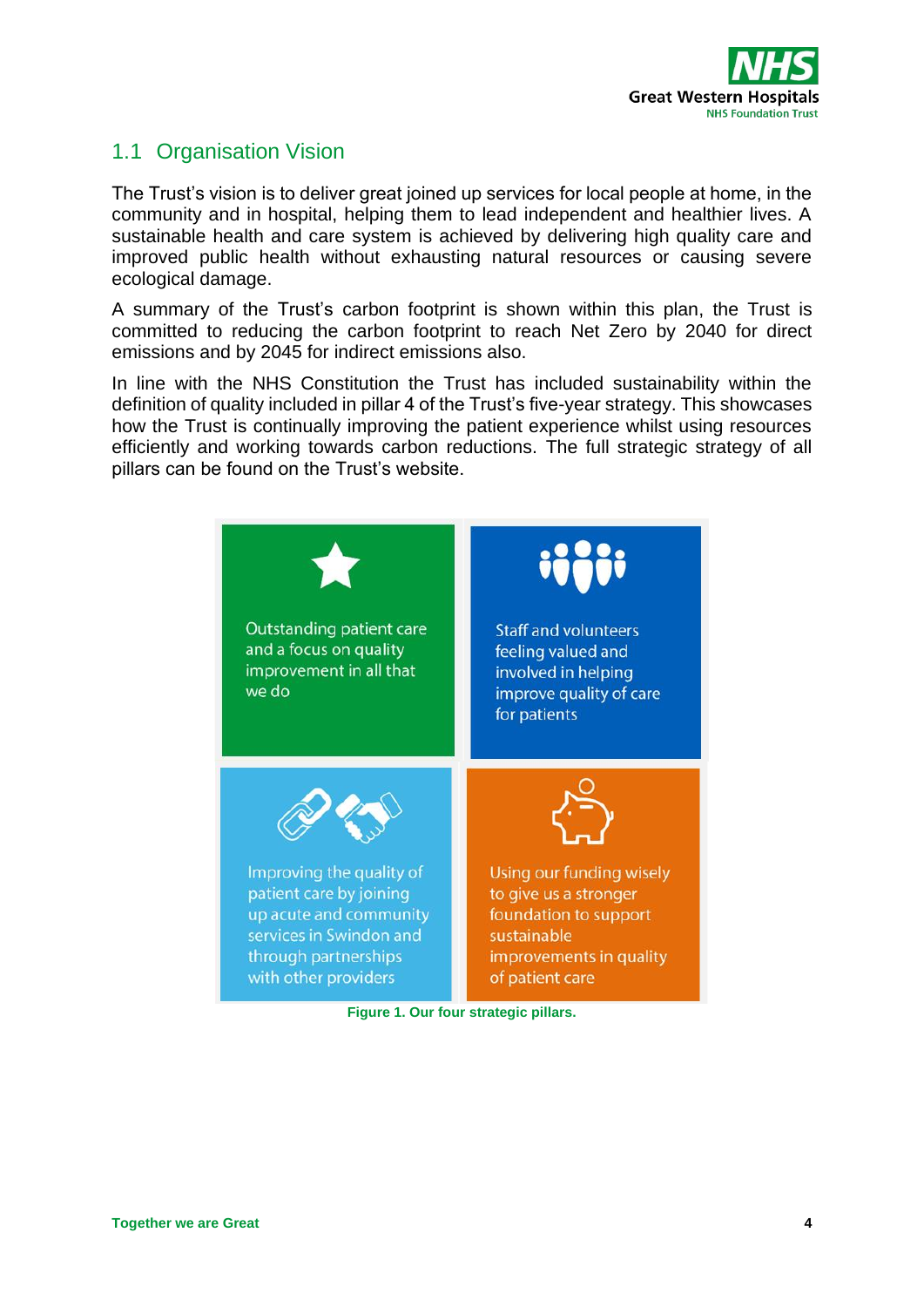

# <span id="page-5-0"></span>**2. Targets**

- 1. To measure our annual Carbon Footprint and set future interim targets for reduction.
- 2. To be Net Zero Carbon by 2040 for our NHS Carbon Footprint, with an ambition to reach an 80% reduction by 2028 to 2032.
- 3. To understand and further reduce our indirect scope 3 emissions within the NHS Carbon Footprint Plus.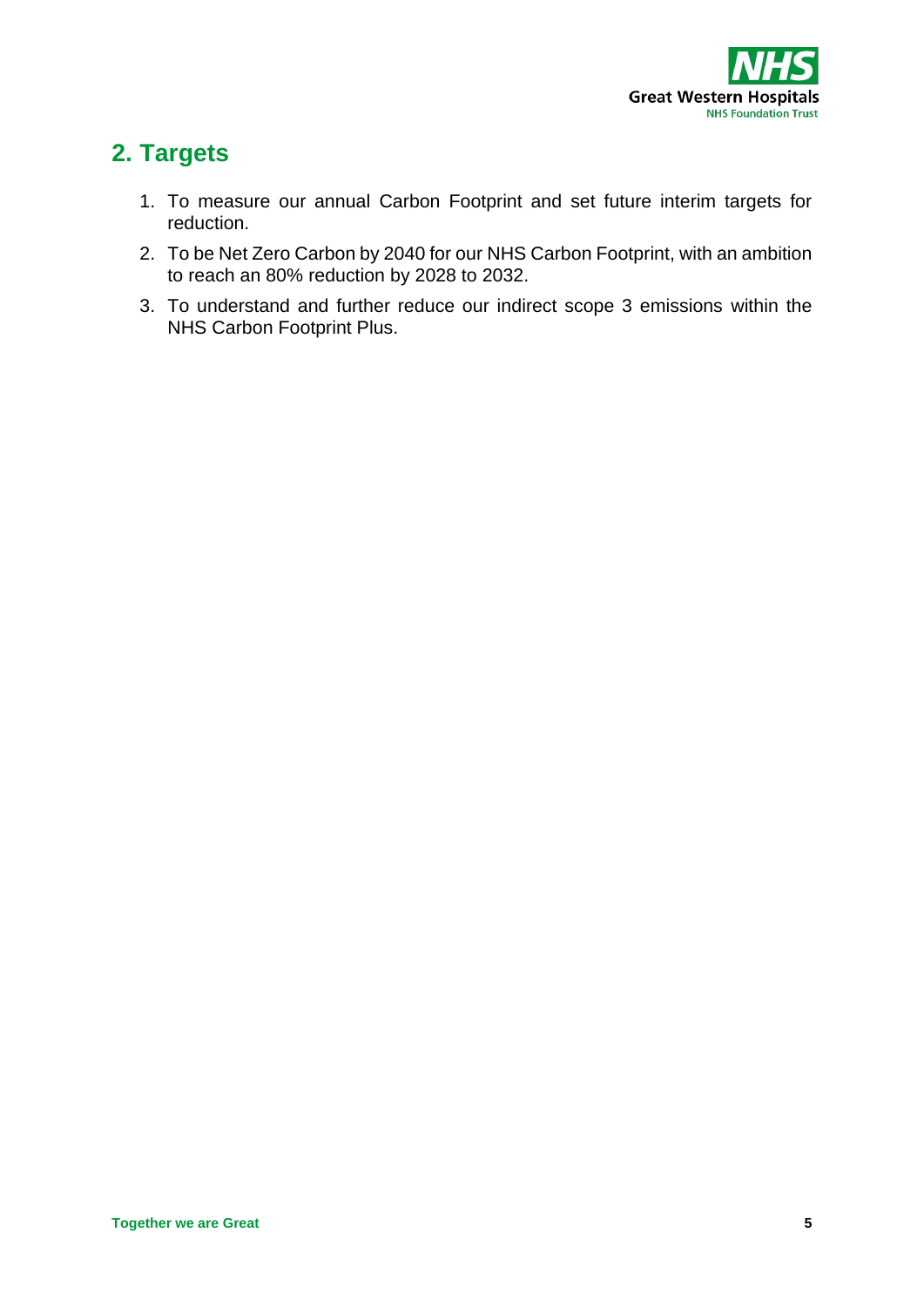

# <span id="page-6-0"></span>**3. Progress to Date**

## <span id="page-6-1"></span>3.1 Sustainable Development Assessment Tool

Within the preceding Sustainable Development Management Plan (SDMP), the Sustainable Development Assessment Tool (SDAT) was used to help Trusts measure their sustainable development progress towards the UN Sustainable Development Goals. Although these have been replaced with the Green Plan these documents form the foundations of this Green Plan and they have previously been used as a benchmarking tool to compare progress between different healthcare organisations.

Within the previous financial year 2020/2021 the Trust scored 34% with the breakdown of scores within each sub-category shown within the below figure.



**Figure 2. The Trust's scores in each sub-category of the SDAT.**

The main outcomes of the SDMP and SDAT have included:

- Uptake of virtual clinics.
- New build capital projects targeting BREEAM Excellent certification.
- Increase in agile working and staff working from home.
- **The installation of LED Lighting across the Trust.**
- **EXT** The establishment of a Sustainability Steering Group and a Theatre and Maternity Sustainability Working Group.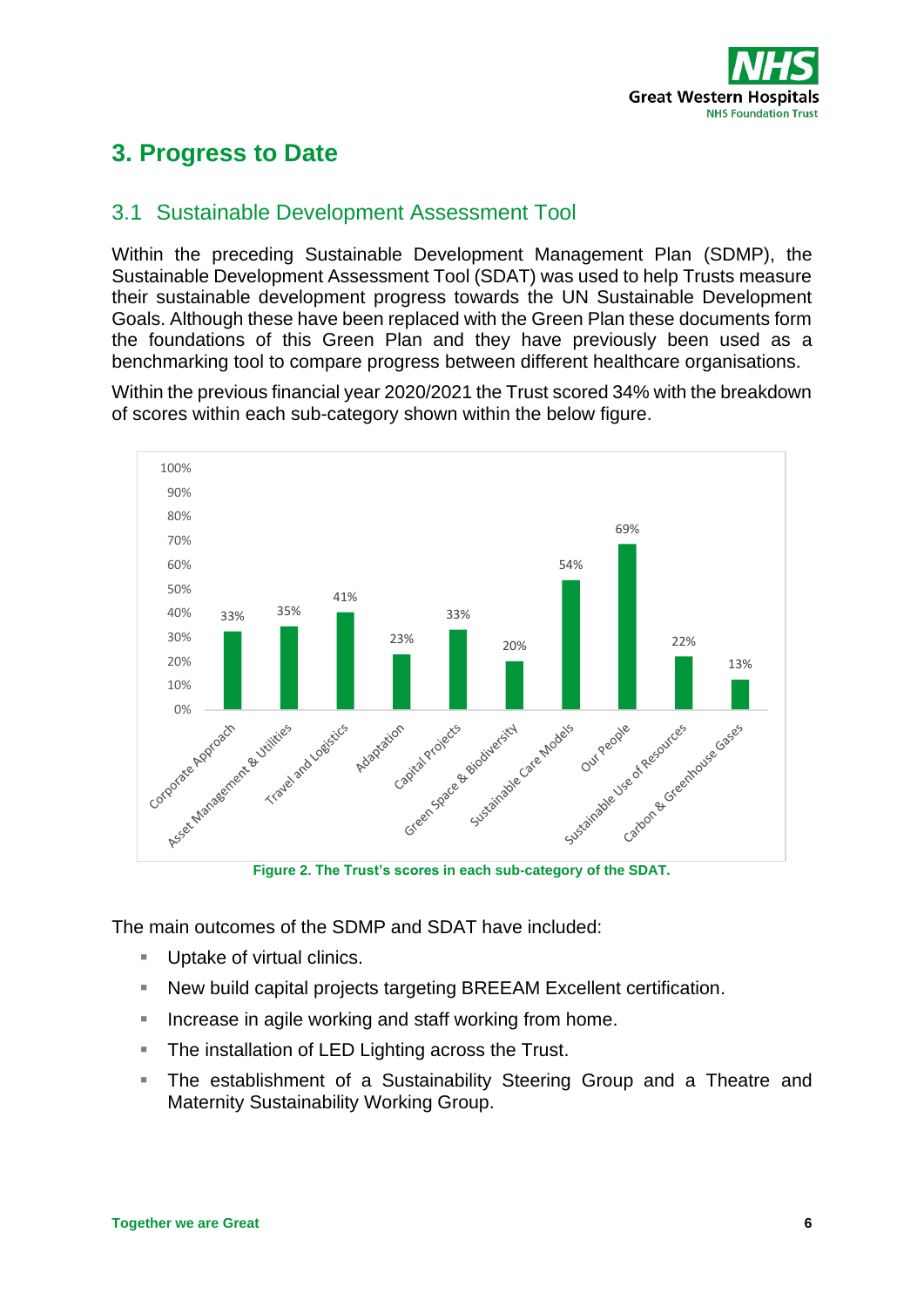

# <span id="page-7-0"></span>3.2 Carbon Footprint

The Trust has a significant Carbon Footprint. This encompasses the main site but also community sites that the Trust operates out of. It is important to note that there are some sites that the Trust is unable to obtain information for, therefore data for these sites have not been included in the footprint. These sites would add inconsequential emissions to the footprint and all substantial areas have been included.

The Trust's Carbon Footprint has been measured for scope 1 and 2 emissions and the Trust is working towards measuring the Carbon Footprint Plus which includes all scope 3 emissions. These scopes are defined as:

- Scope 1 activities owned or controlled by an organisation that directly release emissions straight into the atmosphere.
- Scope 2 emissions being released into the atmosphere associated with the consumption of purchased electricity, heat, steam and cooling.
- Scope 3 emissions that are a consequence of operational actions, which occur at sources which an organisation does not own or control.

The Trust's NHS Carbon Footprint encompasses specific scope 3 emissions including energy generation, business travel, waste, water and metered dose inhalers. The Trust is working towards measuring these scope 3 emissions and will set interim targets for reduction to track progress towards the target of Net Zero by 2040 for the NHS Carbon Footprint.

Work is underway to further understand full scope 3 emissions for the Trust's Carbon Footprint Plus. The nature of scope 3 emissions means it is challenging to accurately measure, nevertheless these emissions are likely to be far larger than scope 1 and 2 emissions combined which is why it has been included as a key target.



**Figure 3. Carbon footprint.**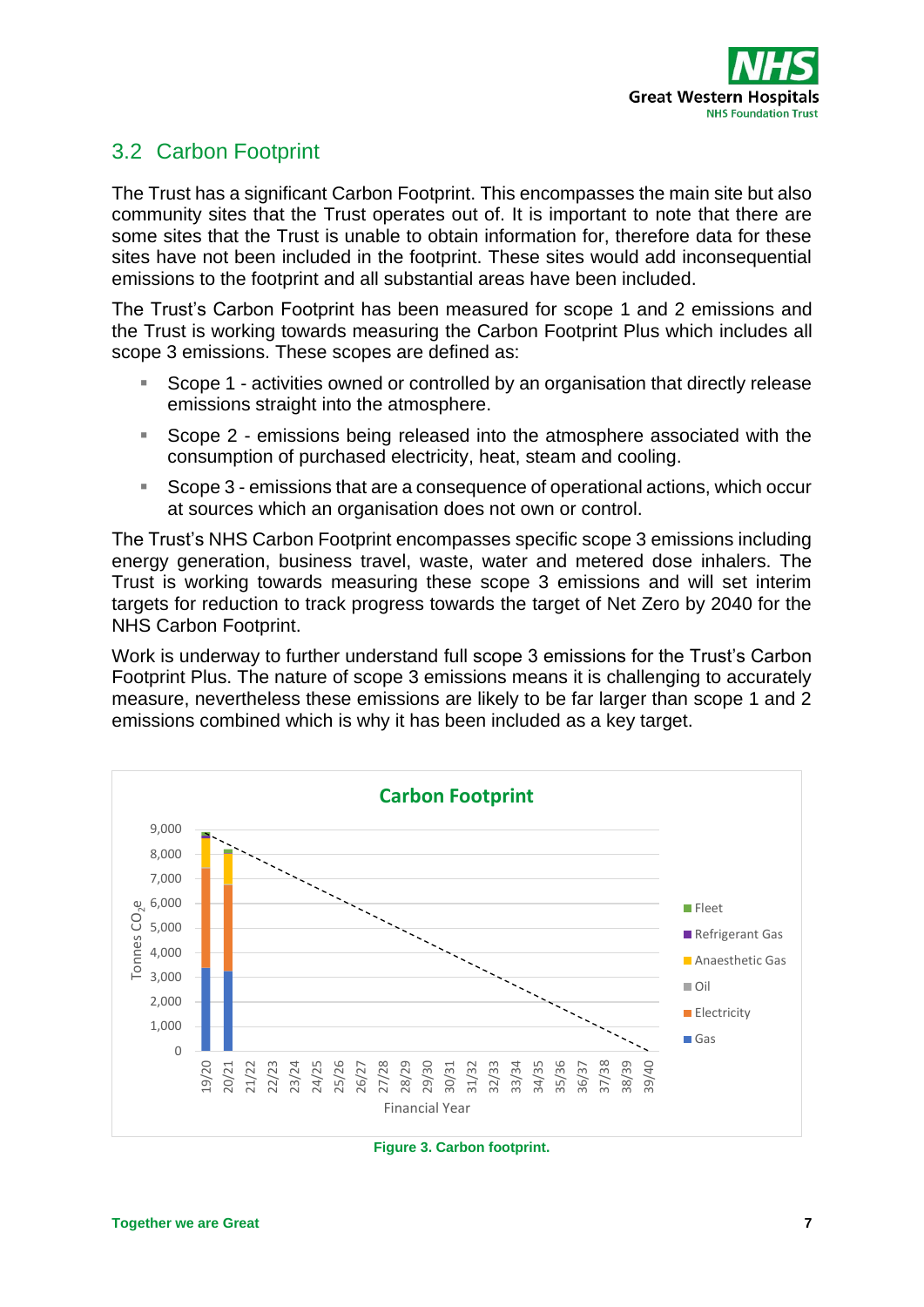

# <span id="page-8-0"></span>**4. Green Action Plan**

### <span id="page-8-1"></span>4.1 Estates and Facilities

The Trust has a corporate risk register which includes the impacts of climate change and being able to respond to extreme weather conditions, in addition to environmental impacts on health. In order to address this risk, and to meet the NHS target of net zero for the NHS carbon footprint by 2040 and net zero for indirect emissions by 2045, the Trust will first look to calculate these carbon footprints and introduce further efficiencies.

The Trust has already installed LED lighting across the Great Western Hospital site which has reduced the electrical demand for lighting by approximately 30%. A combined heat and power plant (CHP) has also been installed and once commissioned this will allow the Trust to further reduce direct carbon emissions. In addition, all electricity supply contracts are 100% renewable tariffs as of April 2021.

The new Urgent Treatment Centre and Integrated Front Door new build developments will both have a BREEAM Excellent target. When in use, they will be supplied by the new Energy Centre which uses air source heat pumps to help decarbonise the heating demand.

- Maintain climate change on the corporate risk register and look to develop the climate change mitigation and adaptation strategy including plans for heatwaves and flooding.
- Follow the principles of Be Lean, Be Clean and Be Green in alignment with the Estates 'Net Zero' Carbon Delivery Plan.
- Monitor water consumption and reduce areas of high consumption where feasible.
- Increase recycling and composting where possible.
- Achieve at least BREEAM Excellent ratings for all new buildings and BREEAM Very Good for refurbishment projects.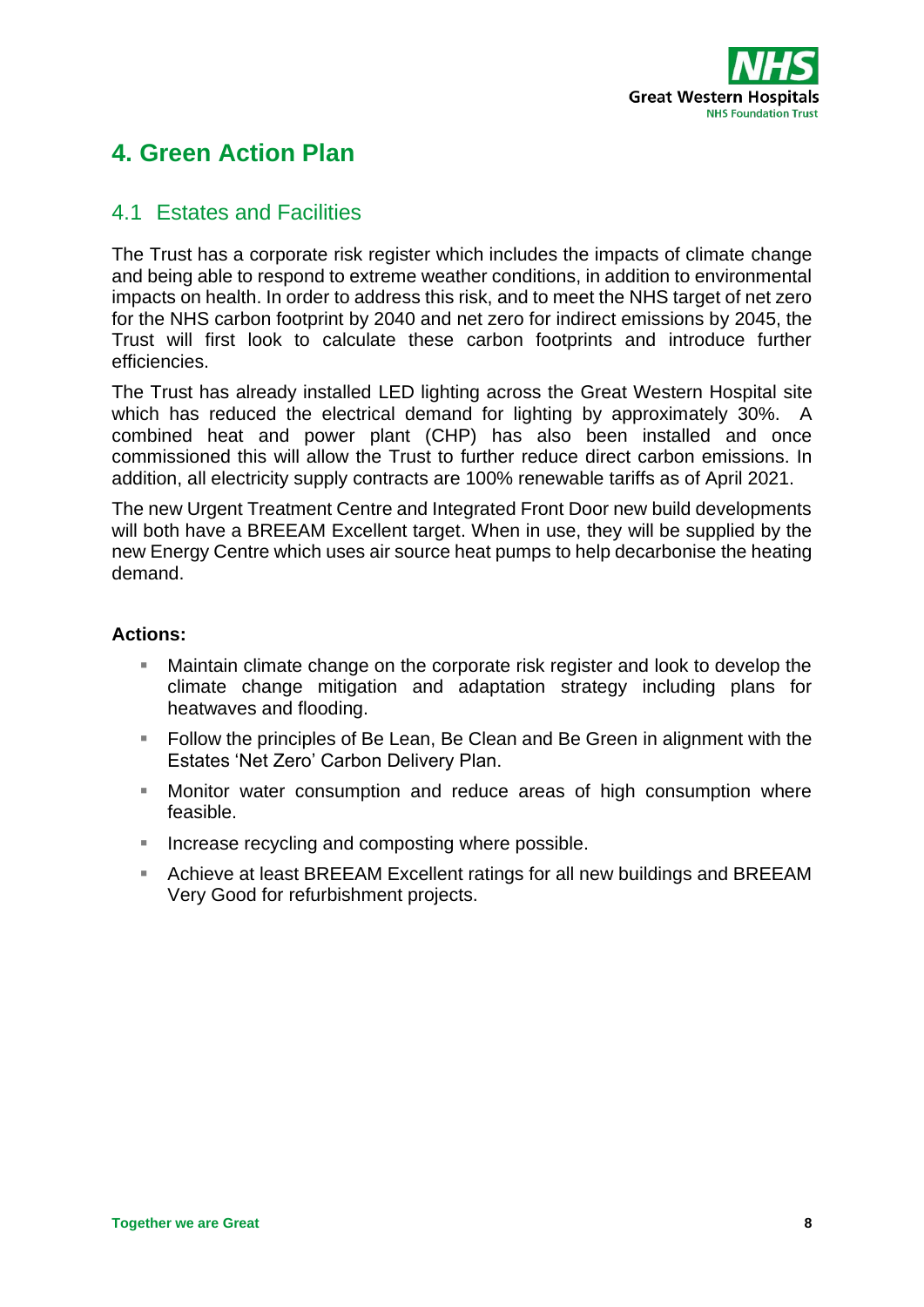

## <span id="page-9-0"></span>4.2 Travel and Transport

The Trust has a number of active travel incentives, these include: cycle to work, bus and train ticket schemes and car sharing schemes. There are also options for secure cycle parking and changing facilities including showers and lockers available to staff who cycle or walk to work. Since the start of the pandemic flexible home working arrangements have been promoted, where practical, which has reduced commuting mileage and indirect carbon emissions.

A Travel Plan has also been developed for the main site with various action plan measures being incorporated by the Travel Plan Coordinator. In addition to this the Trust has also issued their first staff travel survey to help understand current needs and possible enhancements to active travel measures and this survey will be rolled out annually.

No idling signs have been installed in drop off and waiting areas and nitrous oxide monitoring stations have been installed to monitor the local air quality.

- 90% of the NHS fleet to use ultra-low and zero emission vehicles by 2028.
- Ensure all vehicles purchased or leased are ultra-low emission (ULEV) or zero emission vehicles (ZEV's) including vans under 3.5 tonnes.
- Salary sacrifice scheme for vehicles only allows for ULEVs or ZEVs.
- Maximise efficiencies in the transport of goods and services commissioned by the organisation, such as patient transport, courier services and deliveries.
- Continue to monitor air quality and maintain no-idling signs and participate in the cleaner air hospitals framework.
- Maintain a cycle-to-work lead.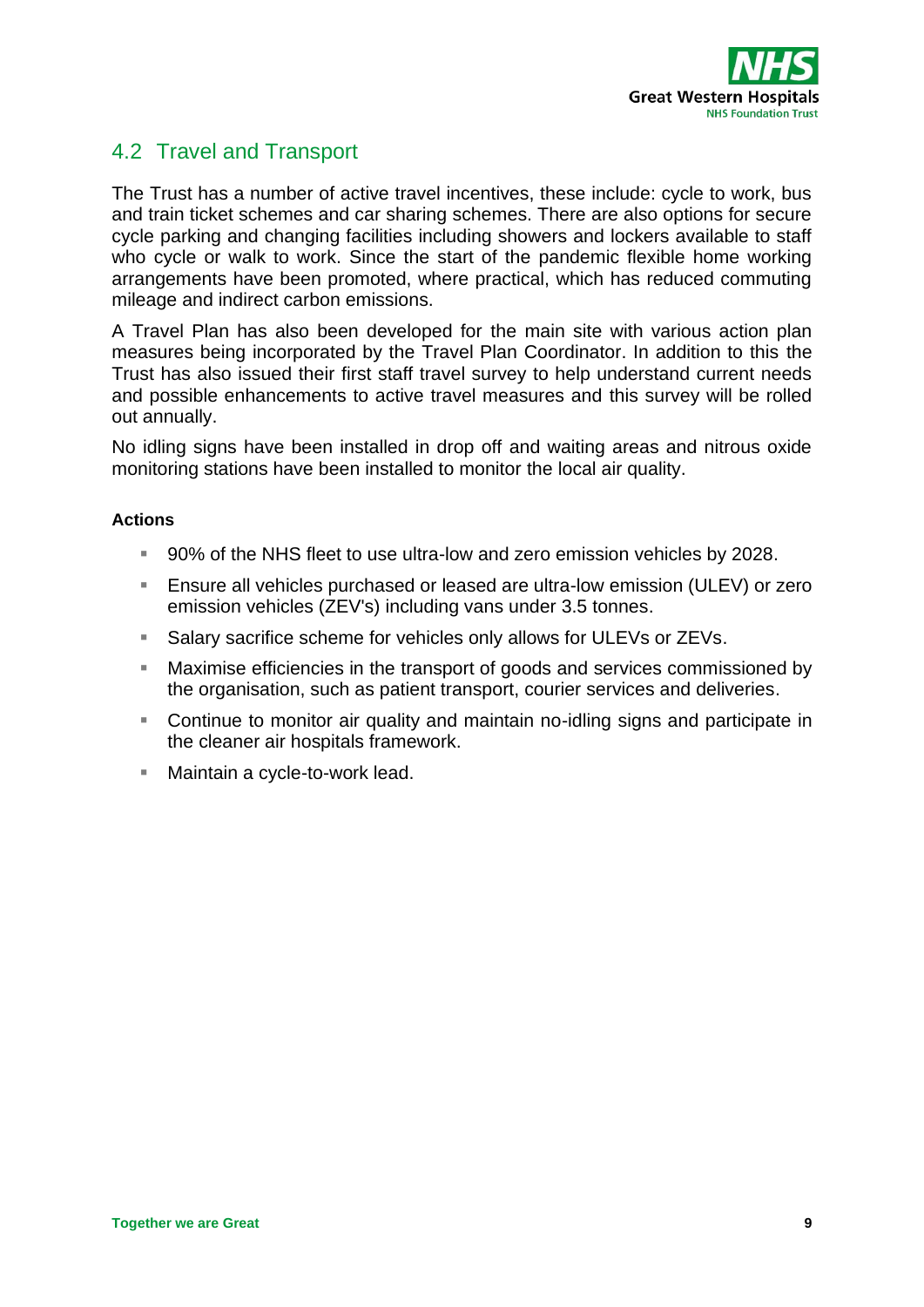

# <span id="page-10-0"></span>4.3 Supply Chain and Procurement

The Trust's supply chain is a significant part of the NHS Carbon Footprint Plus. While the Trust does not control these emissions directly, the NHS has purchasing power to work with suppliers to encourage change. The long-term NHS target is to no longer purchase from suppliers who are not net zero within the next decade.

All paper within the Trust for office and non-office areas is from 100% recycled sources. The Trust also incorporates principles of the circular economy by refurbishing walking aids as part of the existing reuse scheme.

The Trust has signed the NHS England Single-Use Plastics Pledge and will continue to reduce single use items. So far, they have introduced reusable clinical trays for theatre, the restaurants at the Hospital use Vegware products and the Trust is working towards using reusable cups rather than plastic cups.

As a Private Funded Initiative (PFI), the Trust will work in partnership with The Hospital Company and Serco to align collective sustainability targets at the Great Western Hospital main site.

- **E** Include a 10% minimum social value weighting from April 2022 in line with the supply chain roadmap announced by NHS England and NHS Improvement.
- Further reduce single use plastics in clinical and non-clinical areas.
- Incorporate circular economy principles.
- Aim for 40% of all walking aids to be refurbished by 2025.
- **Ensure resources and learning is shared within the Integrated Care System** (ICS) to drive sustainable procurement.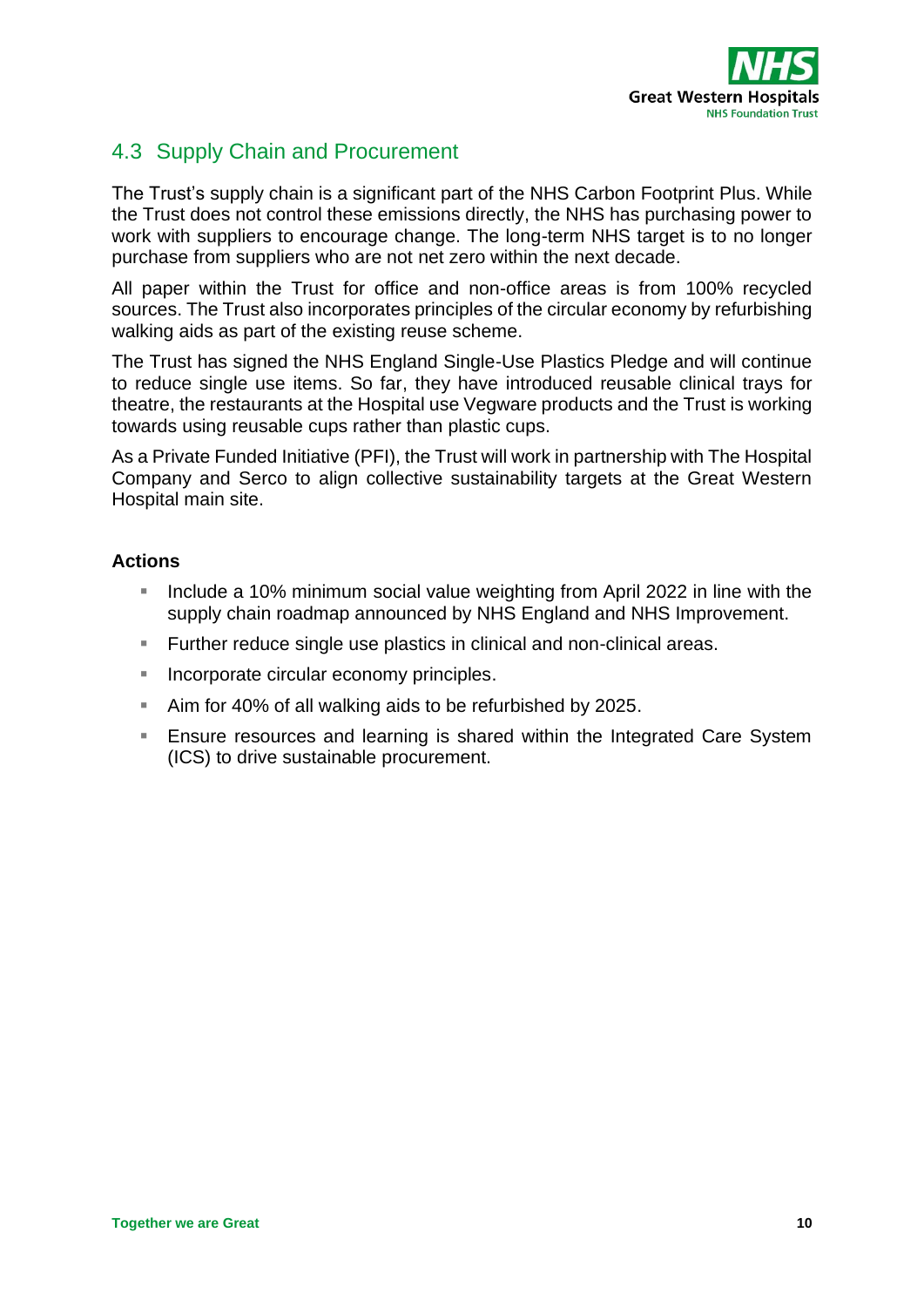

# <span id="page-11-0"></span>4.4 Food, Catering and Nutrition

The government's EatWell plate low in heavily processed foods with seasonally and locally sourced fruits and vegetables is a low-carbon diet and has lower associated rates of colorectal cancer and heart disease. The Hospital Food Review announced in 2019 will help encourage sustainable procurement and lower waste alongside new national standards for healthcare food for patients, staff and visitors by NHS England and NHS Improvement being launched in 2021.

While these programmes will impact the food supply chains in the coming years, at the Trust all sites have a digital meal ordering system installed for patients to use. The menu is currently updated twice a year with seasonally available ingredients and a plant-based menu is also available for patients.

The restaurants at the Hospital use Vegware, plant-based food packing, which can be composted. The Trust are exploring how these products can be composted off-site as providing on-site composting is not feasible. Alongside this, patient meals are served in aluminium containers which are recycled.

- Develop a food waste solution off-site for compostable food packaging.
- Maintain low levels of food waste and consider a food waste solution off-site.
- Ensure a plant-based menu is readily available for staff.
- Explore whether the menu could be changed four times a vear with seasonally available ingredients.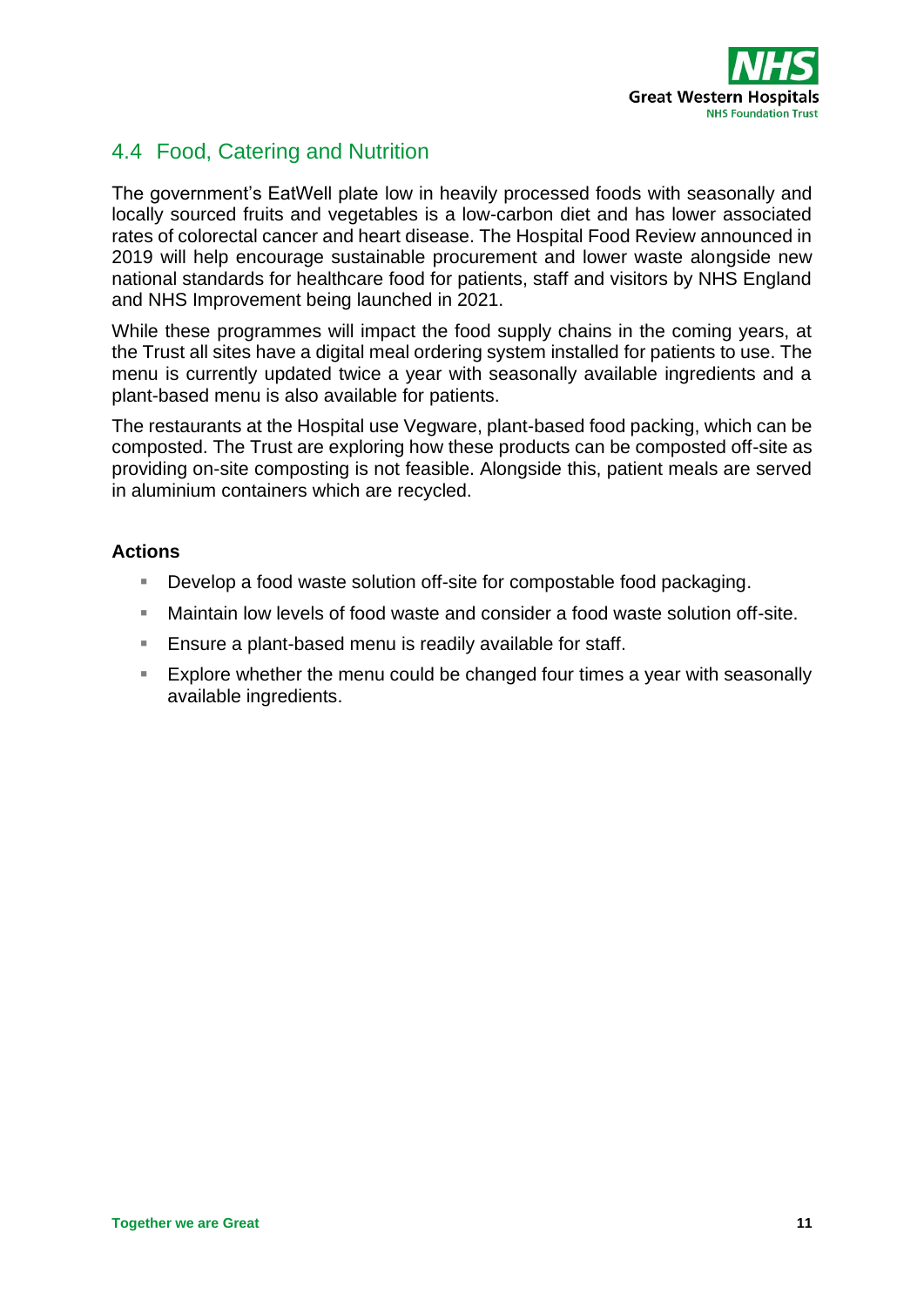

## <span id="page-12-0"></span>4.5 Medicines

Prescribing and use of medicines and medical products form a significant part of emissions within the NHS. The majority of these emissions are from manufacturing and the supply chain but anaesthetic gases and inhalers are also key areas where improvements can be made.

Anaesthetic gases used in surgery, such as desflurane and nitrous oxide, have high carbon footprints. The Trust has been working with the anaesthetists to use a lower carbon alternative such as sevoflurane, where clinically appropriate. This has resulted in the Trust being one of the lowest consumers of desflurane, which is monitored via the Model Hospital platform.

For inhalers, the propellant in metered-dose inhalers used to deliver the medicine comprise most of the emissions. As dry-powder inhalers (DPIs) may be clinically equivalent for many patients a significant uptake of these along with greener disposal of used inhalers will help to reduce emissions. The supply chain is also working towards reformulating the inhalers to use low carbon propellants.

- Maintain desflurane in surgery to less than 10% of its total volatile anaesthetic gas use, by volume.
- Reduce nitrous oxide waste and work towards zero emissions of anaesthetic gases.
- **EXT** Transition to lower carbon inhalers, such as dry powder inhalers where appropriate, in line with the commitment of a 50% reduction by 2028.
- Review inhaler disposal schemes and encourage patients to return inhaler devices to pharmacies for sustainable disposal by the supplier.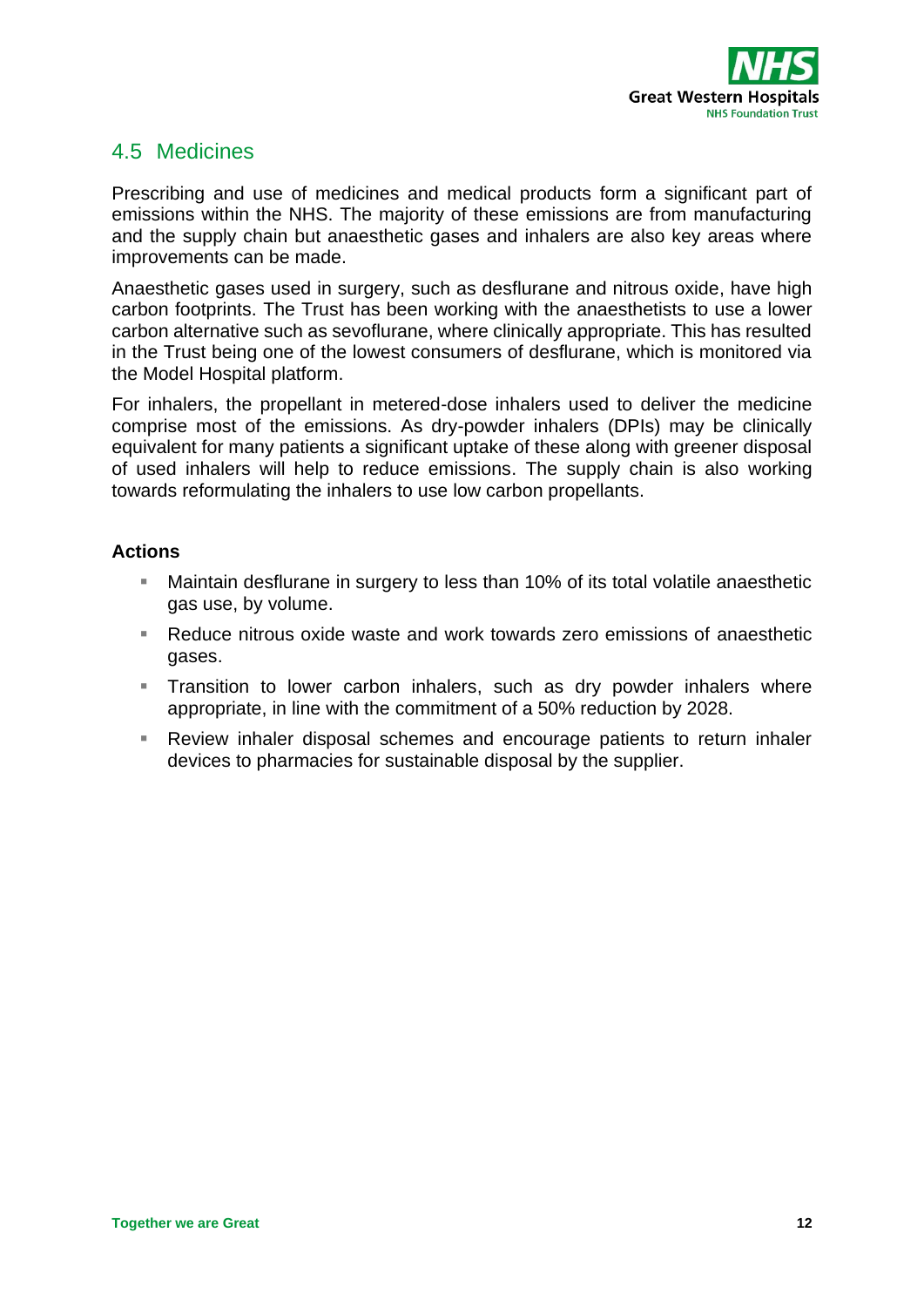

# <span id="page-13-0"></span>4.6 Sustainable Models of Care

The new service model within the NHS Long Term Plan is likely to include a focus on sustainability and emissions reduction; therefore this section focuses on carbon reduction opportunities, across all clinical services, in the way care is delivered. For example, earlier and quicker testing, detection and intervention for cancer via rapid diagnostic centres aims for quicker treatment which provides a greater level of patient care. This simultaneously reduces carbon emissions by avoiding consultation and emergency department visits as patients have access to the treatment quicker.

As a healthcare provider the Trust recognises the importance of promoting sustainable models of care with services delivered to the highest standards. For the first three quarters of 2021 over 28% of first consultations and over 41% of follow-up consultations were conducted via telemedicine or telephone appointments. The Trust is committed to delivering digital appointments where possible while maintaining an outstanding level of care. In addition, outpatients will not be required to travel, resulting in appointments being more readily available without travel time considerations and lower emissions from transport.

- Where outpatient attendances are clinically necessary, at least 25% of outpatient activity should be delivered remotely, resulting in direct and tangible carbon reductions.
- **•** Prevent unnecessary journeys through preventative medicine and enhanced digital care.
- Encourage all teams to engage in finding solutions to continuously improve the way care is delivered.
- Default preferences for lower carbon options where practical.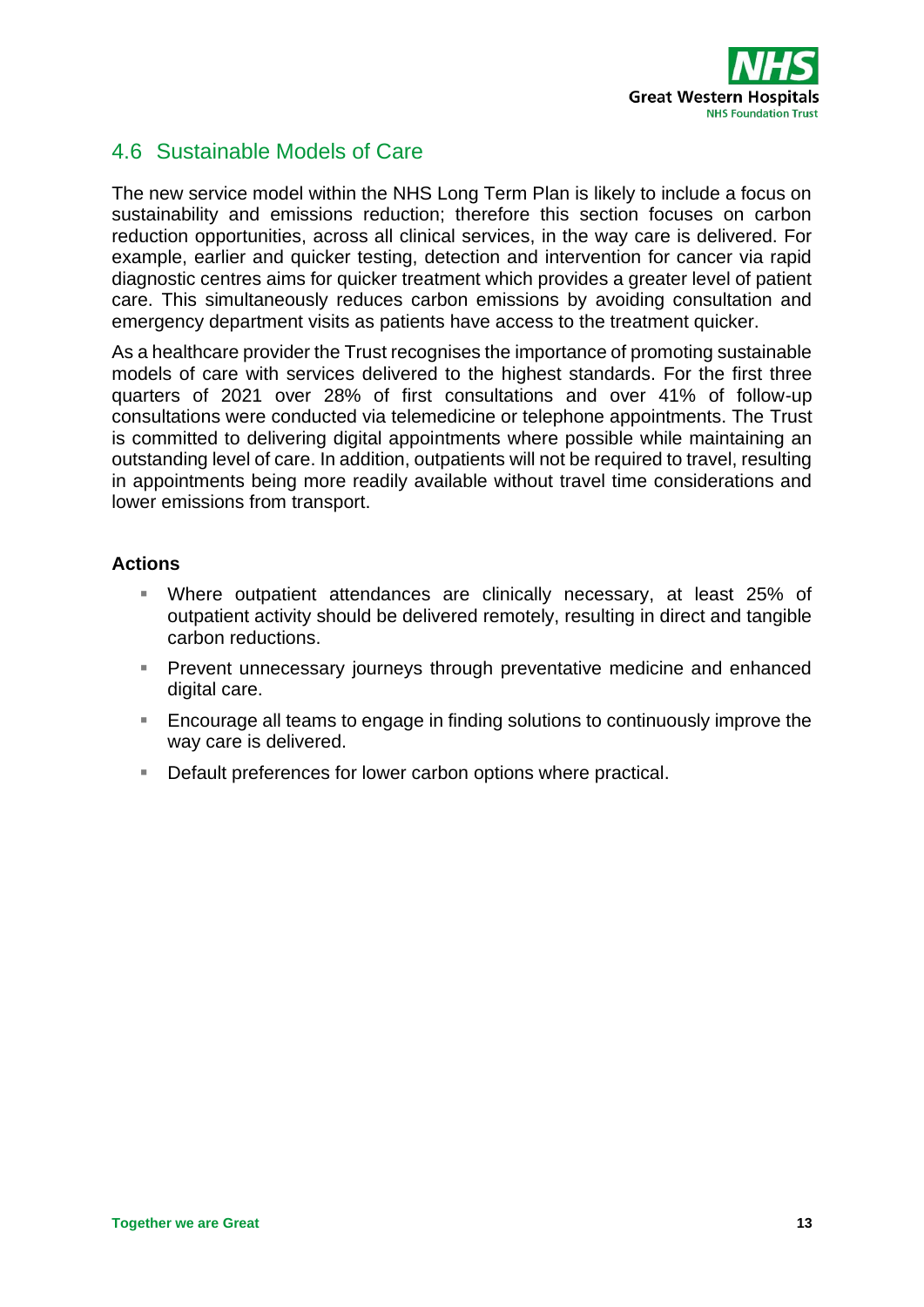

# <span id="page-14-0"></span>4.7 Digital Transformation

Digital systems are transforming the way in which resources are used by reducing carbon emissions through less printing, postage and paper record storage.

The Trust is already making progress by rolling out Electronic Document and Records Management System (EDRMS) into outpatient areas. Over the coming months there will be continued progress towards digital clinical records with the long term aim to have a shared network of electronic patient records across Bath and North East Somerset, Swindon and Wiltshire.

To align with digitalisation, a third of printing devices have been removed and the existing printers are Energy Star rated, both measures have led to a reduced power consumption.

Agile working patterns have resulted in up to 13% of staff being able to work from home, further reducing the power consumption during peak working hours.

Measures to reduce infrastructure energy demands from servers and network equipment are also taking pace as part of the Infrastructure Investment Programme. This will be developed over the next year, at the end of which the Trust will have implemented more power efficient equipment solutions.

- Digitalise clinical records, clinical and operational workflow and communications, aided by digital messaging and electronic health and care record systems.
- To roll out Electronic Document and Records Management System (EDRMS) into outpatients.
- To reduce equipment and infrastructure energy requirements.
- Engage with the implementation of NHSX's What Good Looks Like framework within our ICS.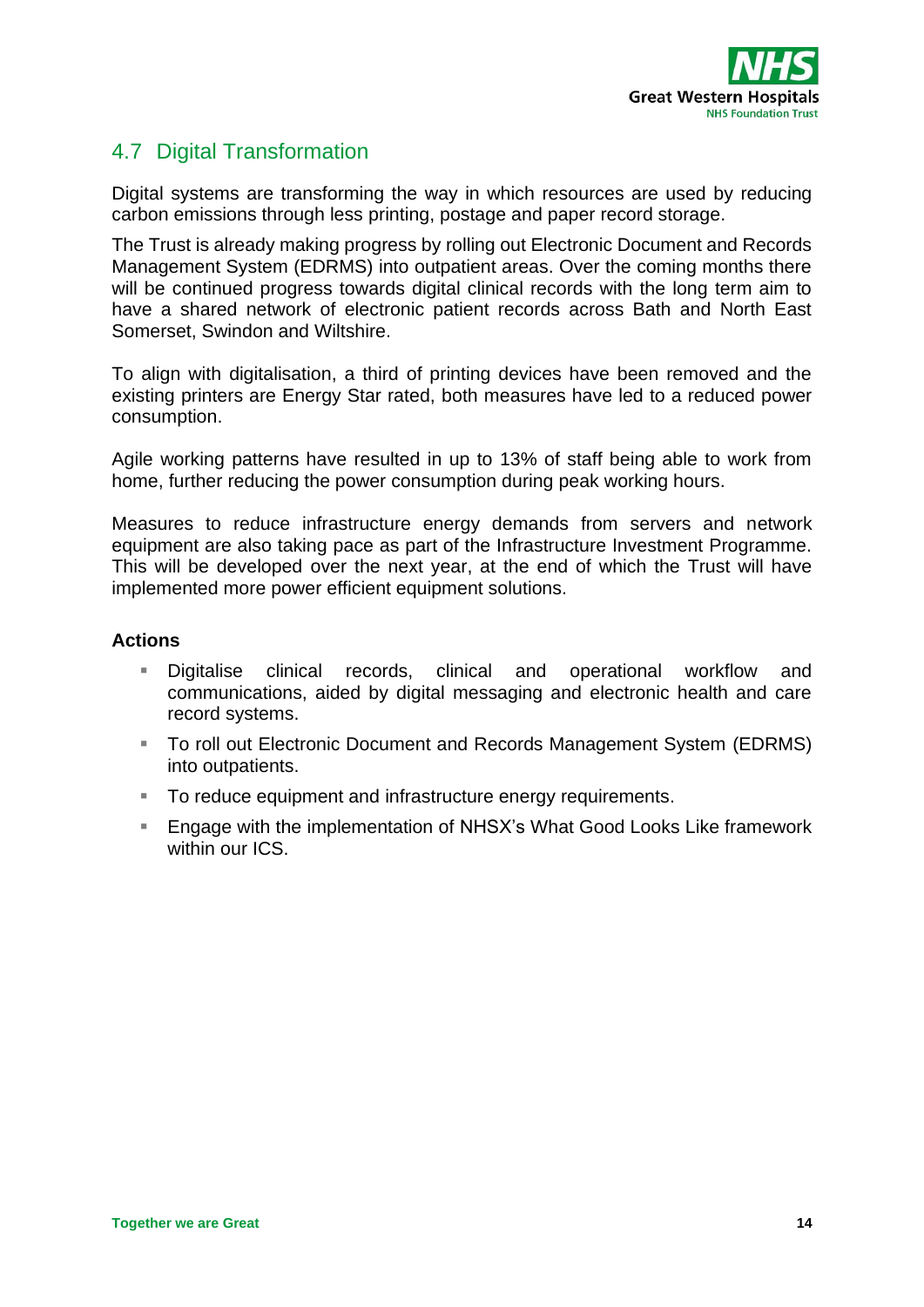

# <span id="page-15-0"></span>4.8 Workforce, Networks and System Leadership

To embed sustainability successfully, it must become part of all processes, it must be a consideration of all activity, behaviours, change management and strategy, and must fall within all remits, planning and operation. Sustainability must be all considered as everyone's responsibility.

The Trust recognises that staff engagement and behaviour change is critical to implement sustainable models of care. This comprises of two key areas, the first is through targeted training so staff have a wider understanding of the Net Zero targets. Secondly the Trust has bi-monthly Sustainability Steering Groups where sustainability objectives are discussed and staff are encouraged to put forwards any ideas they may have. This will further be developed with Sustainability Champions across the Trust, who will be aware of key objectives and will help to implement change.

The Trust are also part of Bath and North East Somerset, Swindon and Wiltshire's (BSW) Sustainability and Transformation Plan (STP). This platform facilitates collaboration with STP partners to work towards delivery of the Green Plan actions to meet these targets, while sharing best practice along with ways in which roll outs could be improved.

- To ensure a board member is responsible for net zero targets and Green Plan.
- Continue to develop Green Teams and Sustainability Champions across the Trust to collaborate and to help deliver the Green Plan targets.
- To provide new staff at induction with the Trust's sustainability and net zero targets and objectives and to encourage all staff to undertake the net zero carbon e-learning training.
- Communicate to all staff the vision and goals to achieve the Green Plan and Net Zero Carbon targets.